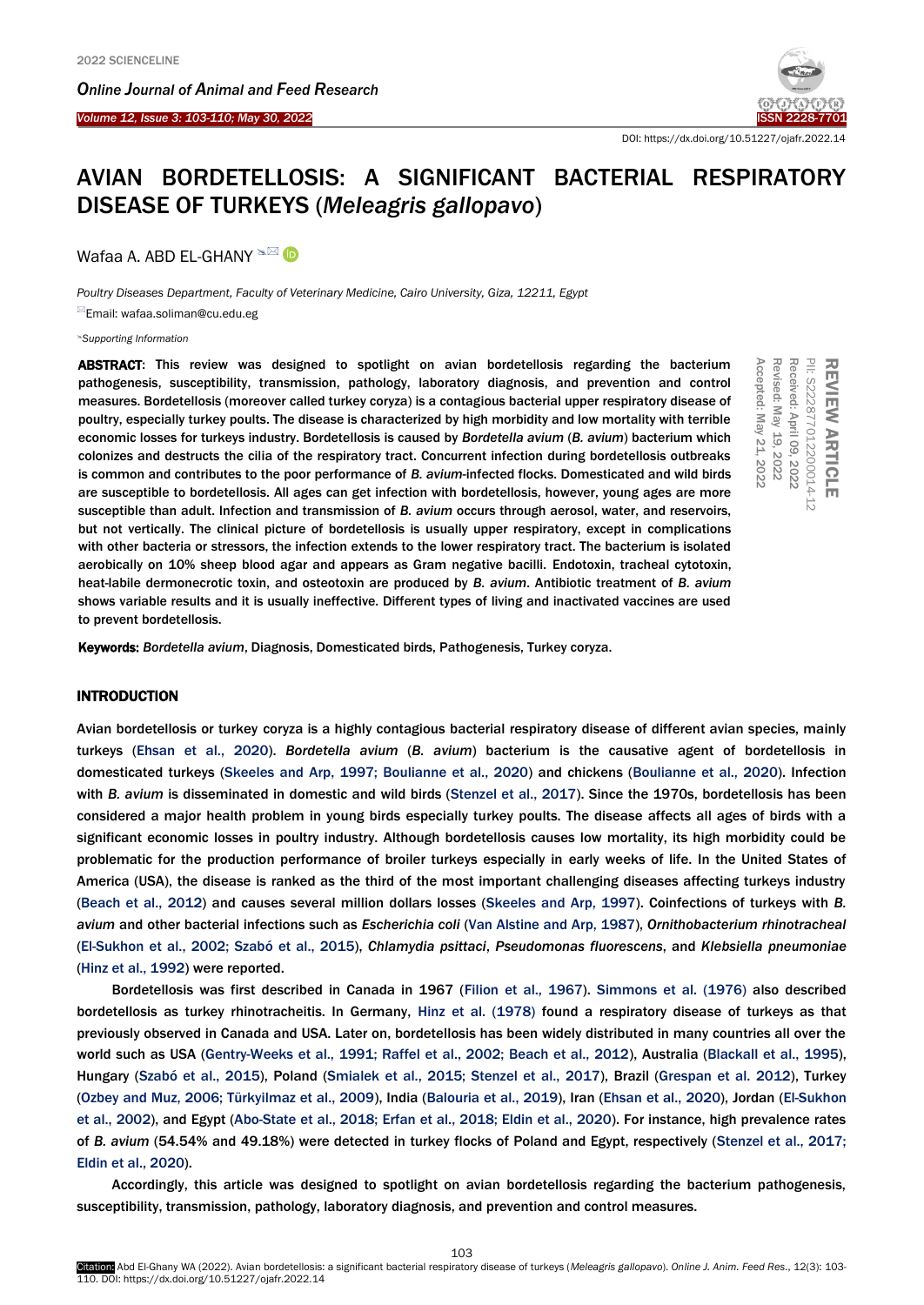# The causative agent and pathogenesis

Previous preliminary studies designated the causative agent of turkey coryza as a *Bordetella-*like bacterium [\(Hinz et](#page-6-0)  [al., 1978\).](#page-6-0) Later, this bacterium was known as *Alcaligenes faecalis* based on biochemical identificatio[n \(Simmons et al.,](#page-6-0)  1980). *Bordetella avium* is the causative of bordetellosis or turkey coryza. It is a bacterium belongs to the genus *Bordetella*, which contains 15 species. Moreover, *B. bronchiseptica*, *B. holmesii*, *B. parapertussis* and *B. pertussis* are present in mammalian hosts, but they are completely distant from *B. avium* that isolated from avian hosts. Other types of *Bordetellae* such as *B. ansorpii, B. bronchialis, B. flabilis, B. muralis, B. petrii, B. sputigena, B. trematum, B. tumbae* and *B. tumulicola* have not well studied.

In USA, the genome of 197N of *B. avium*, a spontaneous nalidixic acid-resistant variant of strain 197, was detected in a turkey [\(Gentry-Weeks et al., 1991\),](#page-6-0) and then it was sequenced [\(Sebaihia et al., 2006\).](#page-6-0) Besides, [Ehsan et al. \(2020\)](#page-6-0)  demonstrated that the sequences analysis of suspected culture in Iran were 98%, 96%, and 98% similar to *B. avium* 197N (AM167904.1), 4142 (AY925058.1), and 4156 (AY925068.1) sequences, respectively. Early in 70th, the preliminary studies designated the bacterial causative agent of coryzs in turkey as a *Bordetella-*like organis[m \(Hinz et al., 1978\).](#page-6-0)  [Simmons et al. \(1980\)](#page-6-0) biochemically identified *Bordetella-*like bacterium as *Alcaligenes faecalis*. Later, *B. avium* was defined as the causative agent of bordetellosis or turkey coryza disease. This bacterium was classified under the genus *Bordetella* that contains 15 species. Other *Bordetella* species such as *B. bronchiseptica*, *B. holmesii*, *B. parapertussis* and *B. pertussis* that were detected in mammalian hosts are completely distant from *B. avium* in avian hosts. Moreover, *B. ansorpii, B. bronchialis, B. flabilis, B. muralis, B. petrii, B. sputigena, B. trematum, B. tumbae* and *B. tumulicola* have not well studied in different avian species. The genome map of 197N of *B. avium*, a spontaneous nalidixic acid-resistant variant of strain 197, was detected in a turkey early in USA [\(Gentry-Weeks et al., 1991\),](#page-6-0) and then the bacterium was full sequenced [\(Sebaihia et al., 2006\).](#page-6-0) The recent Iranian study of [Ehsan et al. \(2020\)](#page-6-0) showed that the sequences analysis of suspected culture were 98%, 96%, and 98% similar to *B. avium* 197N, 4142, and 4156 sequences, respectively.

Virulence key factors for *B. avium* pathogenesis can include specific adhesion to the respiratory epithelium cilia and local mucosal injur[y \(Knab et al., 2020\).](#page-6-0) *Bordetella avium* colonizes and adheres specifically to the local ciliated epithelium of the upper respiratory tract upon infection [\(Temple et al., 1998\).](#page-6-0) Then, the bacterium induces ciliostasis, apoptosis, and extrusion of ciliated cells from the epithelium [\(Miyamoto et al., 2011\).](#page-6-0) There was an association between the *in-vitro* ability of *B. avium* to adhere the tracheal ciliated epithelium and its ability to colonize the respiratory tracts of turkeys [\(Temple et al., 1998\).](#page-6-0) *Bordetella* adhesion, represented by filamentous haemagglutinin, is present on the bacterial surface and plays an essential role in the adhesion and the colonization process of the host respiratory epitheliu[m \(Edwards et al., 2005\).](#page-6-0) Therefore, fimbriae and hemagglutinin may contribute to *B. avium* pathological effects [\(Arp et al., 1988\).](#page-6-0) Many *B. avium* isolates can produce toxins such as endotoxin, tracheal cytotoxin, heat-stable dermonecrotic toxin, and osteotoxin, besides hemagglutinine which are involved in the pathogenesis of bordetellosis (Figure 1; [Rumińska and Koncicki, 1999](#page-6-0)). Gentry-Weeks et al. (1988) reported that both dermonecrotic toxin and tracheal cytotoxin are the main virulence factors for *B. avium in-vivo* pathogenicity as they concerned with the damage of tracheal tissue.

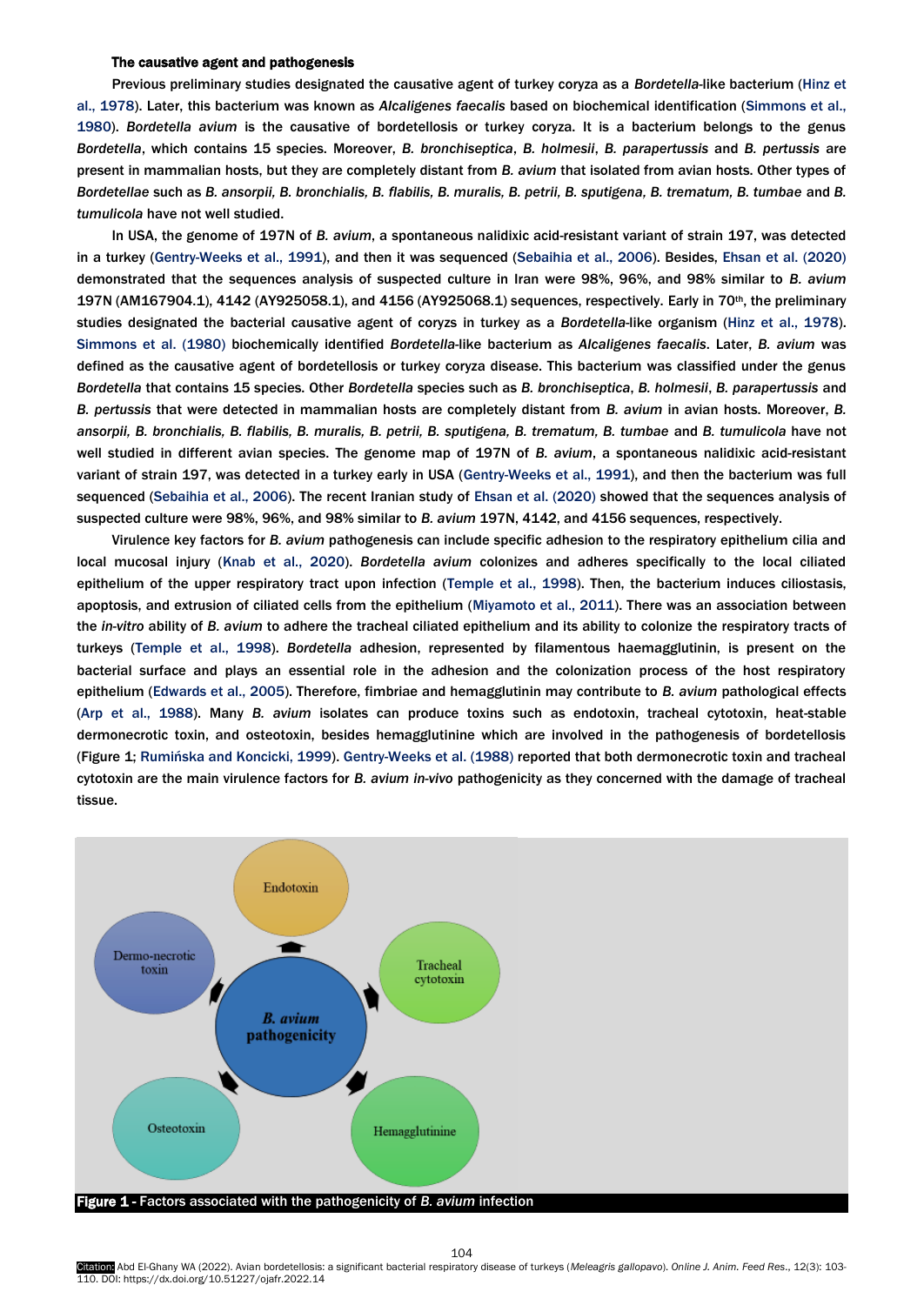Virulence-associated expression genes such as *bvgA*, *fhaB*, and *fimA* are crucial for the pathogenicity of *B. avium* [\(Spears et al., 2003; Temple et al., 2010; Linz et al., 2016; Eldin et al., 2020\).](#page-6-0) The adhesion gen, *fhaB*, is very important and its expression is regulated by *bvgA.* Flagellar genes which are responsible for the motility and the attachment of *B. avium* to the epithelium are also essential for the organism virulence [\(Linz et al., 2016\). Eldin et al. \(2020\)](#page-6-0) confirmed that *B. avium* strains carried virulence-associated genes including *Bordetella* virulence gene (100%), fimbriae (71.14%), and filamentous hemagglutinin (85.68%) which are responsible for colonization of the bacterium in the respiratory tract of turkeys. It has been observed that strains of *B. avium* from cockatiels and turkeys did not show difference in virulenceassociated characters such as tracheal attachment or cytotoxic effect[s \(Grespan et al., 2012\).](#page-6-0) According to the results of [Knab et al. \(2020\),](#page-6-0) both adherence and ciliostasis assays could be used for characterization of *B. avium* virulence and any reduction of virulence could be attributed to the variations in the filamentous haemagglutinin protein. Hemagglutinin produced by *B. avium*, besides autotransporter proteins and fimbriae play the major role adhesion process [\(Loker et al.,](#page-6-0)  [2011; Stockwell et al., 2011\).](#page-6-0) It has been found that *B. avium* can agglutinate guinea pig erythrocytes and the loss of hemagglutination capability results in bacterial attenuatio[n \(Temple et al.,](#page-6-0) 2010).

# **Susceptibility**

#### *Species*

A wide range of avian species develop bordetellosis, but turkey is regarded as the most susceptible host. Domestic and wild birds are susceptible to the disease [\(Raffel et al., 2002\).](#page-6-0) In Germany, *B. avium* was isolated from domestic and wild birds such as Muscovy ducks, geese, a yellow-crested cockatoo, parrot finches, and partridges. Moreover, *B. avium*  was molecularly detected in the tracheal swabs of common pheasants in Polan[d \(Stenzel et al., 2017\).](#page-6-0) Infection with *B. avium* causes locked jaw syndrome in cockatiels [\(Grespan et al., 2012\).](#page-6-0) High titers of antibodies against *B. avium* were detected in Canada goose, but relative low titers were present in pigeons and doves [\(Raffel et al., 2002\).](#page-6-0) 

# *Age*

All ages of birds can get *B. avium* infection, however, younger ages are more susceptible than adult [\(Hinz et al.,](#page-6-0)  1[978; Kersters et al., 198](#page-6-0)4). Two to 6-week-old turkey poults are highly susceptible to infection. [Smietanka et al. \(2014\)](#page-6-0)  found that 3-week-old turkey poults are likely to be infected sub-clinically with *B. avium*. Significant positive association between the age of birds and the titer of anti-*B. avium* antibodies was observed. Previous exposure to *B. avium* leads to development of antibodies which might be transferred to the hatching poults causing reduction of the clinical signs severity. Moreover, an increase in the titer of antibodies to *B. avium* was detected by increasing the age of turkeys from 5 to 56 days [\(Beach et al., 2012\).](#page-6-0) Adult birds had *B. avium* infection at young age showed detectable level of antibodies in response to that infection, while young birds have had less time to become infected and develop antibodies [\(Raffel et al.,](#page-6-0)  2002).

# Infection and transmission

Horizontal transmission is important for the spread of *B. avium* infection. Transmission may occur via aerosol, water, or litter contamination, and the bacterium can remain viable and virulent in humid litter for at least 6 months (Skeeles [and Arp, 1997\).](#page-6-0) The bacterium also seems to live in water like other *Bordetella* species [\(Porter and Wardlaw, 1993\).](#page-6-0)  Additionally, presence of *B. avium* in solitary species such as wood thrush indicated that reservoirs may be important for the direct contact among birds in the wild [\(Raffel et al., 2002\).](#page-6-0) Therefore, transmission of *B. avium* from free-living birds to domesticated poultry may be possible. *Bordetella avium* does not transmitted vertically from dams to their offspring ([Jackwood and Saif, 200](#page-6-0)8). Exposure of birds to different management environmental stress conditions is an important predisposing factor for spreading of infection [\(Bartz et al., 2018\).](#page-6-0) This indicates the role of biosecurity measures in the control of turkey coryza. Moreover, it has been reported that immunosuppressive viral infections could enhance the severity of *B. avium* infection [\(Liang et al., 2013\).](#page-6-0) 

The similarities between *B. avium* and *B. pertussist*; one of the causes of human's respiratory affections have been demonstrated (Gentry-Weeks et al., [1988; Spears et al., 2003\).](#page-6-0) Lastly, *B. avium* has been detected in persons with cystic fibrosis [\(Spilker et al., 2008\).](#page-6-0) Accordingly, both *B. avium* and *B. avium*-like organisms are regarded as opportunistic pathogens for humans. The gene sequence analysis of 16S rRNA of *B. avium* and *B. pertussist* revealed 98% and 100% nucleotide similarities with *B. avium* ATCC 35086 strain [\(Harrington et al., 2009\)](#page-6-0).

#### Pathology

*Bordetella* infection in poultry is characterized by sudden onset and rapid spread. The severity of clinical signs is milder in chickens than in turkey poults. Respiratory signs including sneezing, foamy nasal and ocular discharge, submaxillary edema, cough, moist tracheal rales, dyspnea, and altered vocalization could be observed in susceptible birds (J[ackwood and Saif, 2013](#page-6-0)). The disease course is about 2–4 weeks [\(Panigrahy et al., 1981\).](#page-6-0) Bordetellosis is characterized by high morbidity and low mortality rate especially in cases without complications. Turkeys had passive humoral immunity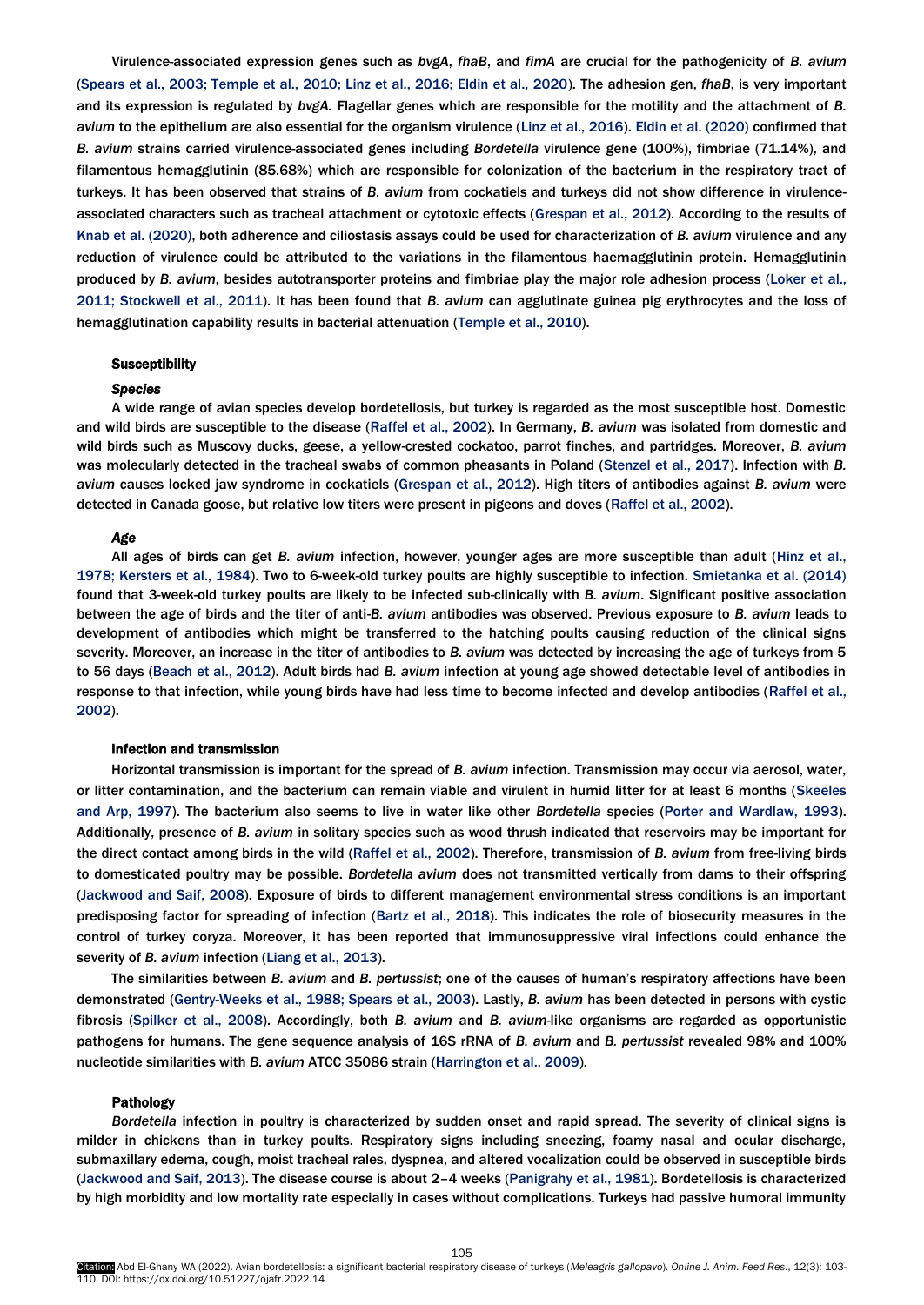against *B. avium* were protected against the development of clinical signs after experimental infection [\(Hinz et al., 1981;](#page-6-0)  [Rimler and Kunkle, 1997](#page-6-0)). Postmortem lesions of *B. avium* infection include conjunctivitis, presence of exudates in the nasal cavity, trachea, and bronchi, pneumonia, and cloudiness and turbidity of air sacs [\(Saif et al., 1981; Arp and Cheville,](#page-6-0)  1984). Deformity of tracheal rings and damage to articular cartilages (collapsed trachea) may be related to osteotoxin activity [\(Stenzel et al., 2017\).](#page-6-0) Complicated cases with secondary bacterial and viral infections showed visceral lesions. Tracheal sections of *B. avium* infected turkeys showed mucosal separation, lympho-plasmacytic infiltration, and loss of cilia [\(Van Alstine and Arp, 1988\).](#page-6-0) Besides, severe pneumonia with congested blood vessels, and airsacculitis associated with edema and infiltration of lymphocytes and macrophages were also observed [\(Eldin et al., 2020\).](#page-6-0) 

#### Laboratory diagnosis

# *Isolation*

Culturing of *B. avium* was previously described [\(Register and Jackwood, 2016\).](#page-6-0) The bacterium grows aerobically on blood agar plates supplemented with 10% sheep blood for 24–48 hrs. Other concomitant fast growing bacteria such as *Escherichia coli* may associated with *B. avium* infection that can cover the growth of *B. avium* and may create some difficulties in the isolation process. Therefore, some antibiotics such as aztreonam and ampicillin could be added to the culture media to inhibit the growth of other opportunistic bacteria without affecting *B. avium* growth. It has been detected that administration of antibiotics before sampling may induce failure of *B. avium* isolation [\(Türkyilmaz et al., 2009\).](#page-6-0) 

# *Identification*

Typical colonies of *B. avium* isolates are small or pinpoint, glistening, translucent, compact, and pearl-like with glistening surface with entire edges. Colonies of *B. avium* are 1–2 mm in diameter after 48 hs of incubation. Gram staining of suspected culture revealed Gram-negative bacilli. Biochemically, *B. avium* shows positive reactions for catalase, oxidase, and citrate, but negative reaction for lactose fermentation, urease, and nitrate reduction [\(Simmons et](#page-6-0)  [al., 1980\).](#page-6-0) Moreover, on triple sugar iron agar, no acid production in the butt or the slant was determined after overnight incubation of *B. avium* isolates, however, H2S production was detected. Biochemical tests were also used to distinguish *B. avium* from other non-fermentative bacteria or other *Bordetella* species such as *B. hinzii* [\(Blackall and Farrah, 1986\).](#page-6-0)

# *Molecular characterization*

Molecular assays such as *Pvu*II ribotyping and restriction endonuclease analysis using either *Hinf*I or *Dde*I could be used to distinguish *B. avium* from other species of *Bordetellae* [\(Sacco et al., 2000\).](#page-6-0) Polymerase Chain Reaction (PCR) is also a valuable tool to detect *B. avium* infection [\(Ehsan et al., 2020\).](#page-6-0) This test showed 100% sensitivity and 98.8% specificity for the identification of *B. avium* from different locations over 25 years [\(Register and Yersin, 2005\).](#page-6-0) TaqMan real-time PCR detected presence of *B. avium* in tracheal swabs of pheasants at 54.54% in Poland [\(Stenzel et al., 2017\).](#page-6-0) In the Egyptian study of [Eldin et al. \(2020\),](#page-6-0) the overall PCR-confirmed prevalence rate of B*. avium* was 22.95% (14 out of 61). Although antibodies against *B. avium* could be serologically detected in the serum of turkeys, the PCR test may indicate negative results [\(Türkyilmaz et al., 2009\). F](#page-6-0)or the first time in Egypt, [Erfan et al. \(2018\)](#page-6-0) reported on sequencing of *B. avium* isolates from turkeys and found that amplified 740 bp of *rec*A gene showed 100% maximum identity with German *B. avium* ATCC 35086 strain and with the American strain 197N.

#### *Enzyme Linked Immuno-sorbent Assay*

It has been shown that Enzyme Linked Immuno-sorbent Assay (ELISA) is considered as the most sensitive test for serological screening of *B. avium* infection in turkeys and chickens [\(Tsai and Saif, 1991\).](#page-6-0) This test can give an indication for the previous or recent exposure of the flock to *B. avium* infection. The prevalence rate of *B. avium* among turkey flocks in Egypt was 72.13% (44 out of 61) using ELISA ([Eldin et al., 2020](#page-6-0)). In Poland, [Smialek et al. \(2015\)](#page-6-0) found anti-*B. avium* immunoglobulin Y in young and old ages turkeys. A positive correlation between the increase in the antibody titers against *B. avium* and the age of the birds was detected [\(Stenzel et al., 2017\).](#page-6-0) Past exposure of turkeys to *B. avium* infection resulted in development of passive humoral immunity and protection of birds from the development of signs after experimental infection [\(Rimler and Kunkle, 1997\). Additionally, Beach et al. \(2012\)](#page-6-0) found an increase in the titer of *B. avium* antibodies by increasing the ages of turkeys. Positive significant correlation has been reported between the age of diseased turkeys and the titer of antibodies against the bacteriu[m \(Eldin et al., 2020\).](#page-6-0)

# Prevention and control measures

# *Biosecurity measures*

Application of strict biosecurity measures in turkey flocks is the must for prevention of bordetellosis. Thorough cleaning and disinfection of farms are crucial as the bacterium can persist for months in damp litter [\(Van Alstine, 1987\).](#page-6-0)  Thus, clean up measures are required to remove *B. avium* from contaminated premises, besides hygienic disposal of litter, and disinfection of all surfaces, feeders, and drinking water systems.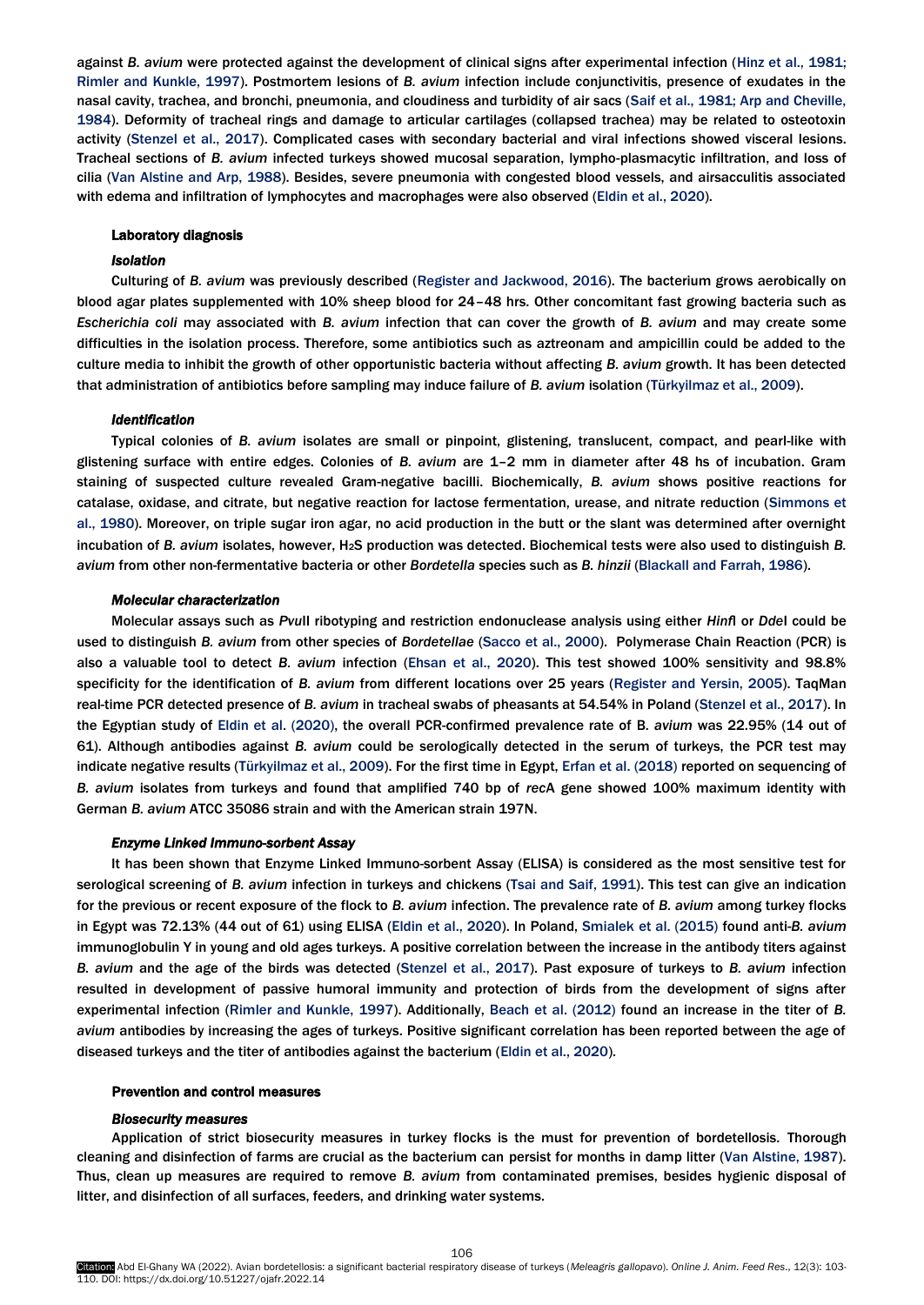# *Treatment*

Antibiotic treatment of *B. avium* shows variable success; it is likely that antibiotics may treat the secondary bacterial infections instead of *B. avium*. Very early study of [Glunder et al. \(1979\)](#page-6-0) showed that water treatment of *B. avium* infected turkeys with sulphaquinoxalin/trimethoprim or tetracycline for 5 days was effective, but relapse occurred after the discontinuation of the treatment and the carrier birds were not eliminated. Thus, treatment of *B. avium* with various drugs was often ineffective. Isolates of *B. avium* showed variations in their susceptibilities to various antimicrobials in different countries [\(Beach et al., 2012; Grespan et al., 2012\).](#page-6-0) Formerly, strains of *B. avium* showed tetracycline resistance (Cutter [and Luginbuhl, 1991\).](#page-6-0) Further, in Minnesota in 1998–1999, 4 isolates of *B. avium* were susceptible to ampicillin and tetracycline, while they were resistant to erythromycin [\(Malik et al., 2005\).](#page-6-0) Moreover, 17 *B. avium* strains collected over thirty years from turkey flocks in USA revealed sensitivity to gentamicin, cefoperazone, cefepime, ceftazidime, piperacillin, and amikacin, and resistance to chloramphenicol, ampicillin, cipfloxacin, sulfa-trimethoprim, and oxytetracycline (Beach [et al., 2012\). I](#page-6-0)n Hungary, turkey isolates of *B. avium* showed complete resistance to ceftiofur and lincomycin, and moderate resistance to chloramphenicol and nalidixic acid, but complete sensitivity to sulfa-trimethoprim, polymyxin B, and gentamicin [\(Szabó et al., 2015\).](#page-6-0) Among 50 *B. avium* isolates, the range of resistance against cephalosporin, penicillin, erythromycin, and enrofloxacin were more than 50% [\(Nhung et al., 2017\). Ehsan et al. \(2020\)](#page-6-0) detected that *B. avium* isolates in Iran were partially sensitive to ampicillin. The author's referred ampicillin-resistance of *B. avium* isolates to the lack of penicillin-binding protein 3 (PBP3) gene. In an Egyptian study of Erfan et al. (2018), the results of the antibiogram showed that *B. avium* isolates were susceptible to norfloxacin, ciprofloxacin, cefotaxime, florfenicol, and gentamicin, while isolates were resistant to ampicillin, erythromycin, oxytetracycline, sulphamethxazole/trimethoprime, and lincomycin exhibited the highest resistance rates. Moreover, Egyptian isolates of *B. avium* were resistant to penicillin, ceftiofur, nalidixic acid, and lincomycin, but sensitive to gentamicin and neomycin ([Eldin et al., 2020](#page-6-0)). These differences in sensitivities or resistances among *B. avium* isolates might be owing to the uncontrolled application of antimicrobials and presence other concurrent infections and environmental factors.

In a study of E[hsan et al. \(2020](#page-6-0)), in Iran, the author referred the partial ampicillin sensitivity to the absence of penicillin-binding protein 3 gene in *B. avium* strains. Some Egyptian *in vitro* studies revealed that isolates of *B. avium* were resistant to ampicillin, lincomycin, erythromycin, sulphamethxazole/trimethoprime, and oxytetracycline, but they were sensitive to ciprofloxacin, norfloxacin, gentamicin, florfenicol, and cefotaxime ([Erfan et al., 2018](#page-6-0)). Nearly similar Egyptian study of [Eldin et al. \(2020](#page-6-0)) demonstrated that *B. avium* were resistant to penicillin, lincomycin, ceftiofur, nalidixic acid, while they were susceptible to gentamicin and neomycin.

# *Vaccination*

Vaccination of turkeys is another approach for prevention of bordetellosis. Commercially available vaccines for bordetellosis may have marginal efficacy, possibly due to vaccine delivery or strain specificity. As a result of *B. avium* persistence in the premises of the infected farm, vaccinated poults would experience an anamnestic response due to continuous exposure to infection.

Living vaccines against bordetellosis have been used in many countries especially in the early life of turkey. Therefore, detection of maternal derived antibodies is important prior to vaccination [\(Smialek et al., 2015\).](#page-6-0) Oral vaccination with a temperature-sensitive mutant strains of *Alcaligenes faecalis* could protect turkey flocks and produced humoral antibodies in vaccinated turkeys without development of alcaligenes rhinotracheitis outbrea[ks \(Jensen and](#page-6-0)  [Marshall, 1981\).](#page-6-0) Moreover, [Burke and Jensen \(1981\)](#page-6-0) demonstrated that vaccination of 6-week-old turkeys with a temperature-sensitive mutant of *Alcaligenes faecalis* via drinking water in doses of 90 million bacteria resulted in development of a high degree of protection against challenge with the same bacterium.

Twice vaccinations of turkey poults with *B. avium* inactivated oil-adjuvant vaccine at 4 and 27 days of age induced significant immune response to the challenge at 41 days of age and the vaccinated birds were able to eliminate the bacteria faster than non-vaccinated ones [\(Glunder et al., 1980\). Jackwood and Saif \(1980\)](#page-6-0) did not find maternal immunity against the infection in offspring's after vaccination of turkey parent hens with formalin inactivated bacteria or with an aluminium hydroxide adjuvant bacterin. Whereas, the study of [Hinz et al. \(1981](#page-6-0)) showed that subcutaneous vaccination of 24 and 28-week-old turkey breeder flocks with heat-inactivated and Freund's adjuvant *B. avium* bacterin could protect the progeny against infection within the first 10 to 17 days after hatching. Moreover, agglutinating antibodies were transmitted via the yolk and detected in the progeny. [Johnson et](#page-6-0) al. (1980) found that convalescent turkey flocks with a history of previous exposure to *Bordetella* infection showed usual delay in the onset as well as the severity of the disease. Progeny from vaccinated breeder turkey hens with double doses of oil emulsion adjuvanted *Alcaligenes faecalis* bacterin showed considerable resistance to infection, improved livability and growth, and delayed onset of infection with less severe clinical picture even after infection [\(Barnes and Hofstad, 1983\).](#page-6-0) Subcutaneous vaccination of day-old turkey poults with formaldehyde and aluminum hydroxide *B. avium* inactivated bacterin induced antibody titers twice the levels that were found in non-exposed flocks. Moreover, [Akeila and Saif \(1988\)](#page-6-0) studied the effect of oil-adjuvant pili in protection against *B. avium* infection in turkey poults in comparison with other types of bacterins. The authors postulated that *B. avium* pili are important immunogens in terms of reduction of the disease severity and isolation of the bacterium from the respiratory tract.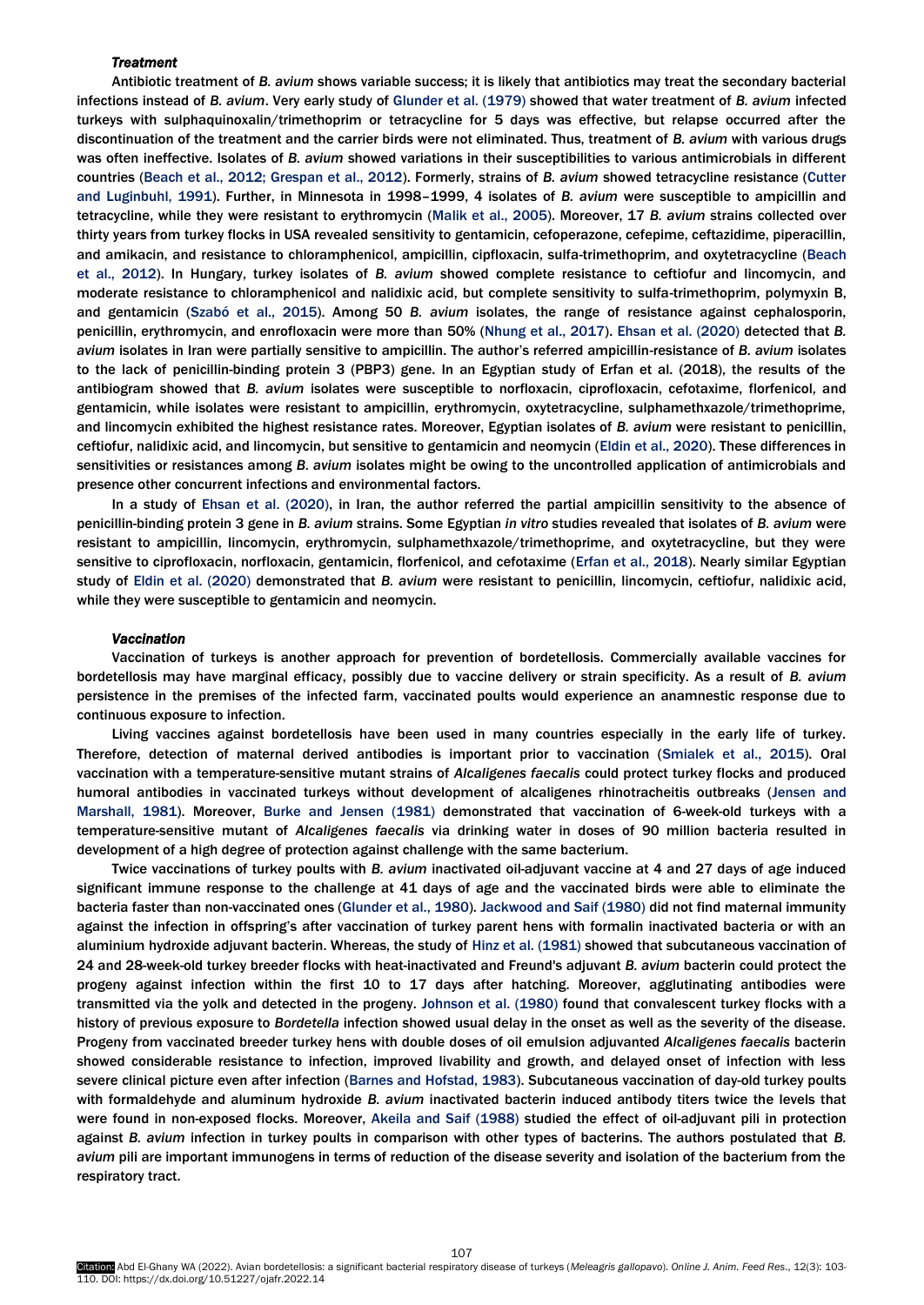# <span id="page-5-0"></span>**CONCLUSION**

Avian bordetellosis represents a significant problem especially for turkey industry. Research work regarding the surveillance studies of *B. avium*, especially in some developing countries, is much needed. In addition, increasing awareness about the rational usage of antimicrobials will decrease the possibilities of *B. avium* treatment failure, and consequently reduce related financial losses. Trials for preparation of local or autogenous vaccine against *B. avium* is crucial as a preventive measure. Besides, application of strict biosecurity measures can reduce the incidence of bordetellosis among turkey flocks.

#### DECLARATIONS

#### Corresponding author

E-mail: wafaa.soliman@cu.edu.eg

#### Author's contribution

Abd El-Ghany WA has collected and drafted the manuscript, formatted it, and approved the final manuscript.

#### Conflict of interests

The author has not declared any conflict of interest.

# REFERENCES

- Abo-State M, Riad B, Bakr A, and Abdel Aziz M (2018). Biodegradation of naphthalene by *Bordetella avium* isolated from petroleum refinery wastewater in Egypt and its pathway. Journal of Radiation Research and Applied Sciences, 11(1): 1-9. DOI: <https://doi.org/10.1016/j.jrras.2017.10.001>
- Akeila MA, and Saif YM (1988). Protection of turkey poults from *Bordetella avium* infection and disease by pili and bacterins. Avian Diseases, 32(4): 641-649. https://pubmed.ncbi.nlm.nih.gov/2904805
- Arp LH, and Cheville NF (1984). Tracheal lesions in young turkeys infected with *Bordetella avium*. The American Journal of Veterinary Research, 45(10): 2196-2200[. https://pubmed.ncbi.nlm.nih.gov/6497122/](https://pubmed.ncbi.nlm.nih.gov/6497122/)
- Arp LH, Leyh RD, and Griffith RW (1988). Adherence of *Bordetella avium* to tracheal mucosa of turkeys: Correlation with hemagglutination. American Journal of Veterinary Research, 49: 693-696. link: https://pubmed.ncbi.nlm.nih.a
- Balouria A, Deshmukh S, Banga HS, Ahmad A, Brar RS, and Sodhi S (2019). Early migration pattern of *Avibacterium paragallinarum* in the nasal passage of experimentally infected chicken and Japanese quail by immunohistochemistry. Avian Pathology, 48(2): 168-177. DOI[: https://doi.org/10.1080/03079457.2018.1562153](https://doi.org/10.1080/03079457.2018.1562153)
- Barnes HJ, Hofstad MS (1983). Susceptibility of turkey poults from vaccinated and unvaccinated hens to alcaligenes rhinotracheitis (turkey coryza). Avian Diseases, 27(2): 378-392. DOI[: https://doi.org/10.2307/1590164](https://doi.org/10.2307/1590164)
- Bartz BM, McIntyre DR, and Grimes JL (2018). Effects of management related practices on turkey hen performance supplemented with either original Xpc™ or Avicare™. Frontiers in Veterinary Science, 5: 185. DOI: <https://doi.org/10.3389/fvets.2018.00185>
- Beach NM, Thompson S, Mutnick R, Brown L, Kettig G, Puffenbarger R, Stockwell SB, Miyamoto D, and Temple L (2012). *Bordetella avium* antibiotic resistance, novel enrichment culture, and antigenic characterization. Veterinary Microbiology, 160(1-2): 189-196. DOI: https://doi.org/10.1016/j.vetmic.2
- Blackall PJ, and Farrah JG (1986). An evaluation of two methods of substrate alkalinization for the identification of *Bordetella avium* and other similar organisms. Veterinary Microbiology, 11(3): 301-306. DOI: https://doi.org/10.1016/0378-1135(86)90032
- Blackall PJ, Eaves LE, and Fegan M (1995). Antimicrobial sensitivity testing of Australian isolates of *Bordetella avium* and the *Bordetella*  avium-like organism. Australian Veterinary Journal, 72(3): 97-100. DOI: https://doi.org/10.11/
- Boulianne M, Blackall PJ, Hofacre CL, Ruiz JA, Sandhu TS, Hafez HM, Chin RP, Register KB, and Jackwood MW (2020). Pasteurellosis and other respiratory bacterial infections. Diseases of Poultry, Wiley, UK. pp. 831-889. DOI: <https://doi.org/10.1002/9781119371199.ch19>
- Burke DS, and Jensen MM (1981). Field vaccination trials against turkey coryza using a temperature-sensitive mutant of *Alcaligenes faecalis*. Avian Diseases, 25(1): 96-103. DOI[: https://doi.org/10.2307/1589830](https://doi.org/10.2307/1589830)
- Cutter DL, and LuginbuhI GH (1991). Characterization of sulfonamide resistance determinants and relatedness of *Bordetella avium* R plasmids. Plasmid, 26(2): 136-140. DOI: https://doi.org/10.1016/0147-619X(91)90054-7
- Edwards JA, Groathouse NA, and Boitano S (2005). *Bordetella bronchiseptica* adherence to cilia is mediated by multiple adhesin factors and blocked by surfactant protein A. Infection and Immunity, 73(6): 3618-3626. DOI: https://dx.doi.org/10.1128%2FIAI.73.6.3618
- Ehsan M, Hassanzadeh M, Barrin A, Bozorgmehri Fard MH, Askari Badouei M, Ghalyanchilangeroudi A, et al. (2020). A study on isolation and molecular identification of *Bordetella avium* from Iranian commercial and backyard broiler turkeys within 2016-2018. Archives of Razi Institute, 75(2): 179-186. DOI: https://doi.org/10.22092/ari.2019.124680.12
- Eldin WFS, Abd-El Samie LK, Darwish WS, and Elewa YHA (2020). Prevalence, virulence attributes, and antibiogram of *Bordetella avium* isolated from turkeys in Egypt. Tropical Animal Health and Production, 52(1): 397-405. DOI: https://doi.org/10.1007/s11250-019
- El-Sukhon SN, Musa A, and Al-Attar M (2002). Studies on the bacterial etiology of airsacculitis of broilers in northern and middle Jordan with special reference to *Escherichia coli*, *Ornithobacterium rhinotracheale*, and *Bordetella avium*. Avian Disease, 46(3): 605-612. DOI: [https://doi.org/10.1637/0005-2086\(2002\)046\[0605:sotbeo\]2.0.co;2](https://doi.org/10.1637/0005-2086(2002)046%5b0605:sotbeo%5d2.0.co;2)
- Erfan A, Badr J, and Abd-elhalim M (2018). First record of *Bordetella avium* in Egyptian turkey flocks. Bioscience Research, 15(3): 2583- 2590[. https://www.semanticscholar.org/paper/First-record-of-Bordetella-avium-in-Egyptian-turkey-Erfan-Badr/7d878805b61d9f9f5](https://www.semanticscholar.org/paper/First-record-of-Bordetella-avium-in-Egyptian-turkey-Erfan-Badr/7d878805b61d9f9f5)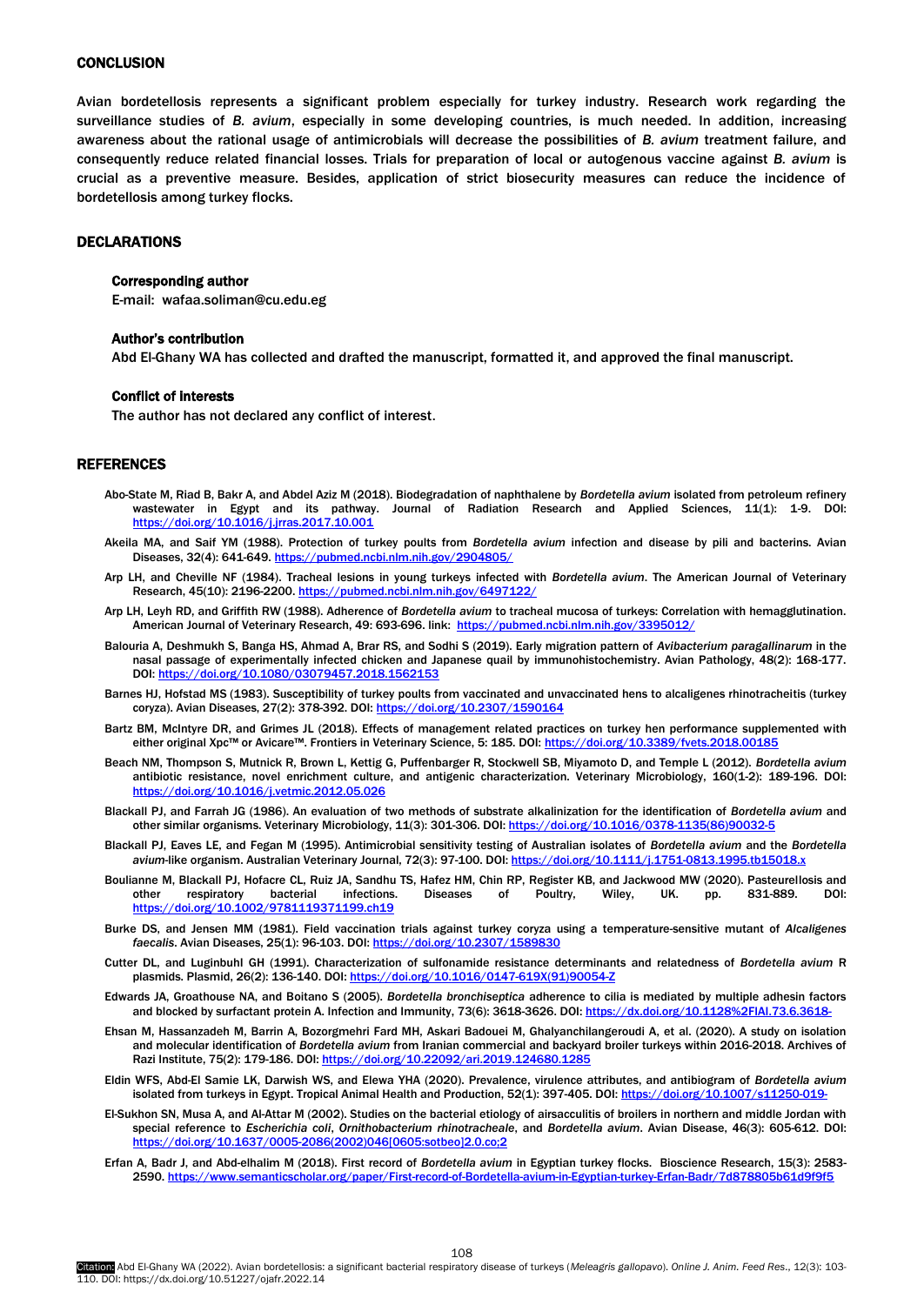- <span id="page-6-0"></span>Filion R, Clautier S, Vrancken ER, and Bernier G (1967). Infection respiratoire du dindonneau causée par un microbe apparenté au *Bordetella bronchiseptica*. Canadian Journal of Comparative Medicine and Veterinary Science, 31(5): 129-134. <https://www.ncbi.nlm.nih.gov/pmc/articles/PMC1494672/>
- Gentry-Weeks CR, Cookson BT, Goldman WE, Rimler RB, Porter SB, and Curtiss R (1988). Dermonecrotic toxin and tracheal cytotoxin, putative virulence factors of *Bordetella avium*. Infection and Immunity, 56(7): 1698-1707. DOI: httne://doi.org/10.1128/jai.56.7.1698-
- Gentry-Weeks CR, Provence DL,' Keith JM, and Curtiss R (1991). Isolation and characterization of *Bordetella avium* phase variants. Infection and Immunity, 59(11): 4026-4033, DOI: https://doi.org/10.1128/jai.59.11.4026-4033.199
- Glunder G, Hinz KH, and Stiburek B (1979). Zur therapeutischen Wirksamkeit von Tetrazyclin- HCL und Sulfaquinoxalin/Trimethoprim bei der Puten-Bordetellose. Zentralblatt für Veterinärmedizin B, 26 (7): 591-602. DOI: [https://doi.org/10.1111/j.1439-](https://doi.org/10.1111/j.1439-0450.1979.tb00852.x) [0450.1979.tb00852.x](https://doi.org/10.1111/j.1439-0450.1979.tb00852.x)
- Grespan A, Camera O, Knobl T, Gomes CR, Felizardo MR, Ferreira TS, Gobbi DD, Moreno M, Sanches AA, Ferreira CS, Ferreira AJ, and Moreno AM (2012). Virulence and molecular aspects of *Bordetella avium* isolated from cockatiel chicks (*Nymphicus hollandicus*) in Brazil. Veterinary Microbiology, 160 (3-4): 530-534. DOI[: https://doi.org/10.1016/j.vetmic.2012.06.023](https://doi.org/10.1016/j.vetmic.2012.06.023)
- Harrington AT, Castellanos JA, Ziedalski TM, Clarridge JE, and Cookson BT (2009). Isolation of *Bordetella avium* and novel *Bordetella* strain from patients with respiratory disease. Emerging Infectious Diseases, 15(1): 72-74. DOI: <https://dx.doi.org/10.3201%2Feid1501.071677>
- Hinz KH, Glunder G, and Luders H (1978). Acute respiratory disease in turkey poults caused by *Bordetella bronchiseptica*-like bacteria. The Veterinary Record, 103(12): 262-263. DOI[: https://doi.org/10.1136/vr.103.12.262](https://doi.org/10.1136/vr.103.12.262)
- Hinz KH, Heffels-Redmann U, and Poppel M (1992). Multicausal infectious respiratory tract disease of young fattening turkeys. Dtsch Tierarztl Wochenschr, 99(2): 75-78. https://pubmed.ncbi.nlm.nih.gov/15
- Hinz KH, Korthas G, Lu¨ders H, Stiburek B, Glunder G, Brozeit HE, and Redmann T (1981). Passive immunisation of turkey poults against turkey coryza (Bordetellosis) by vaccination of parent breeders. Avian Pathology, 10(4): 441-447. DOI: <https://doi.org/10.1080/03079458108418494>
- Jackwood DJ, and Saif YM (1980). Development and use of a microagglutination test to detect antibodies to *Alcaligenes faecalis* in turkeys. Avian Diseases, 24(3): 685-701. DOI: https://doi.org/10.2307/158980
- Jackwood MW, and Saif YM (2008). Bordetellosis (turkey coryza). In: Saif YM, Barnes HJ, Glisson JR, Fadley AM, McDougal LR, and Swayne DE. Eds., Diseases of Poultry, 12th ed., Blackwell Publishing, Ames, pp 774-788.
- Jackwood MW, and Saif YM (2013). Bordetellosis. In: Swayne, D. (Ed.), Diseases of Poultry, Willey Blackwell, New York, pp. 834-858.
- Jensen MM, and Marshall MS (1981). Control of turkey *Alcaligenes rhinotracheitis* in Utah with a live vaccine. Avian Diseases, 25(4): 1053- 1057[. https://pubmed.ncbi.nlm.nih.gov/7337606/](https://pubmed.ncbi.nlm.nih.gov/7337606/)
- Johnson DC, Lukert PD, and Page RK (1980). Field studies with convalescent serum and infectious bursal disease vaccine to control turkey coryza. Avian Diseases, 24(2): 386-392. DOI[: https://doi.org/10.2307/1589705](https://doi.org/10.2307/1589705)
- Kersters K, Hinz KH, Hertle A, Segers P, Lievens A, Siegmann O, and Deley J (1984). *Bordetella avium* sp. nov., isolated from the respiratory tracts of turkeys and other birds. International Journal of Systematic Bacteriology, 34(1): 56-70. DOI: <https://doi.org/10.1099/00207713->
- Knab R, Petersen H, Lin HJ, Meixner M, Rautenschlein S, and Jung A (2020). *In vitro* characterization and genetic diversity of *Bordetella avium* field strains. Avian Pathology, 49(1): 36-46. DOI: https://doi.org/10.1080/03079457.2019.16603
- Liang M, Zhao Q, Liu G, Yang S, Zuo X, Cui G, Zhong S, Sun J, Liu J, and Zhu R (2013). Pathogenicity of *Bordetella avium* under immunosuppression induced by Reticuloendotheliosis virus in specific-pathogen-free chickens. Microbial Pathogenesis, 54: 40-45. DOI[: https://doi.org/10.1016/j.micpath.2012.09.003](https://doi.org/10.1016/j.micpath.2012.09.003)
- Linz B, Ivanov YV, Preston A, Brinkac L, Parkhill J, Kim M, Harris SR, Goodfield LL, Fry NK, Gorringe AR, Nicholson TL, Register KB, Losada L, and Harvill ET (2016). Acquisition and loss of virulence associated factors during genome evolution and speciation in three clades of *Bordetella* species. BMC Genomics, 17(1): 767. DOI[: https://doi.org/10.1186/s12864-016-3112-5](https://doi.org/10.1186/s12864-016-3112-5)
- Loker SB, Temple LM, and Preston A. (2011). The *Bordetella avium* BAV1965-1962 fimbrial locus is regulated by temperature and produces fimbriae involved in adherence to turkey tracheal tissue. Infection and Immunity, 79(6): 2423-2429. DOI: <https://dx.doi.org/10.1128%2FIAI.01169-10>
- Malik YS, Chander Y, Gupta SC, and Goyal SM (2005). A retrospective study on antimicrobial resistance in Mannheimia (*Pasteurella*) haemolytica, *Escherichia coli*, *Salmonella* species, and *Bordetella avium* from chickens in Minnesota. Journal of Applied Poultry Research, 14 (3): 506-511. DOI[: https://doi.org/10.1093/japr/14.3.506](https://doi.org/10.1093/japr/14.3.506)
- Miyamoto DM, Ruff K, Beach NM, Stockwell SB, Dorsey-Oresto A, Masters I, and Temple LM (2011). *Bordetella avium* causes induction of apoptosis and nitric oxide synthase in turkey tracheal explant cultures. Microbes and Infection, 13(10): 871-879. DOI: <https://dx.doi.org/10.1016%2Fj.micinf.2011.04.011>
- Nhung NT, Chansiripornchai N, Carrique-Mas JJ (2017). Antimicrobial resistance in bacterial poultry pathogens: A review. Frontiers in Veterinary Science, 4: 126. DOI[: https://doi.org/10.3389/fvets.2017.00126](https://doi.org/10.3389/fvets.2017.00126)
- Ozbey G, and Muz A (2006). Isolation of aerobic bacteria from the lungs of chickens showing respiratory disorders and confirmation of Pasteurella multocida by polymerase chain reaction (PCR). Veterinarski Arhiv, 76: 217-225. Link[: https://hrcak.srce.hr/file/8195](https://hrcak.srce.hr/file/8195)
- Panigrahy B, Grumbles LC, Terry RJ, Millar DL, and Hall CF (1981). Bacterial coryza in turkeys in Texas. Poultry Science, 60(1): 107-113. DOI: <https://doi.org/10.3382/ps.0600107>
- Porter JF, and Wardlaw AC (1993). Long term survival of *Bordetella bronchiseptica* in lake water and in buffered saline without added nutrients. FEMS Microbiology Letters, 110(1): 33-36. DOI[: https://academic.oup.com/femsle/article/110/1/33/615773#](https://academic.oup.com/femsle/article/110/1/33/615773)
- Raffel TR, Register KB, Marks SA, Temple L (2002). Prevalence of *Bordetella avium* infection in selected wild and domesticated birds in the eastern USA. Journal of Wildlife Diseases, 38(1): 40-46. DOI[: https://doi.org/10.7589/0090-3558-38.1.40](https://doi.org/10.7589/0090-3558-38.1.40)
- Register KB, and Jackwood L (2016). A laboratory manual for the isolation, identification, and characterization of avian pathogens, American Association of Avian Pathologists, New York. [https://www.nhbs.com/a-laboratory-manual-for-the-isolation-identification-and](https://www.nhbs.com/a-laboratory-manual-for-the-isolation-identification-and-characterization-of-avian-pathogens-book)[characterization-of-avian-pathogens-book](https://www.nhbs.com/a-laboratory-manual-for-the-isolation-identification-and-characterization-of-avian-pathogens-book)
- Register KB, and Yersin AG (2005). Analytical verification of a PCR assay for identification of *Bordetella avium*. Journal of Clinical Microbiology, 43(11): 5567-5573. DOI[: https://dx.doi.org/10.1128%2FJCM.43.11.5567-5573.2005](https://dx.doi.org/10.1128%2FJCM.43.11.5567-5573.2005)
- Rimler RB, and Kunkle RA (1997). Passive immune protection of turkeys against coryza. Avian Diseases, 41(4): 941-946. DOI: <https://doi.org/10.2307/1592350>